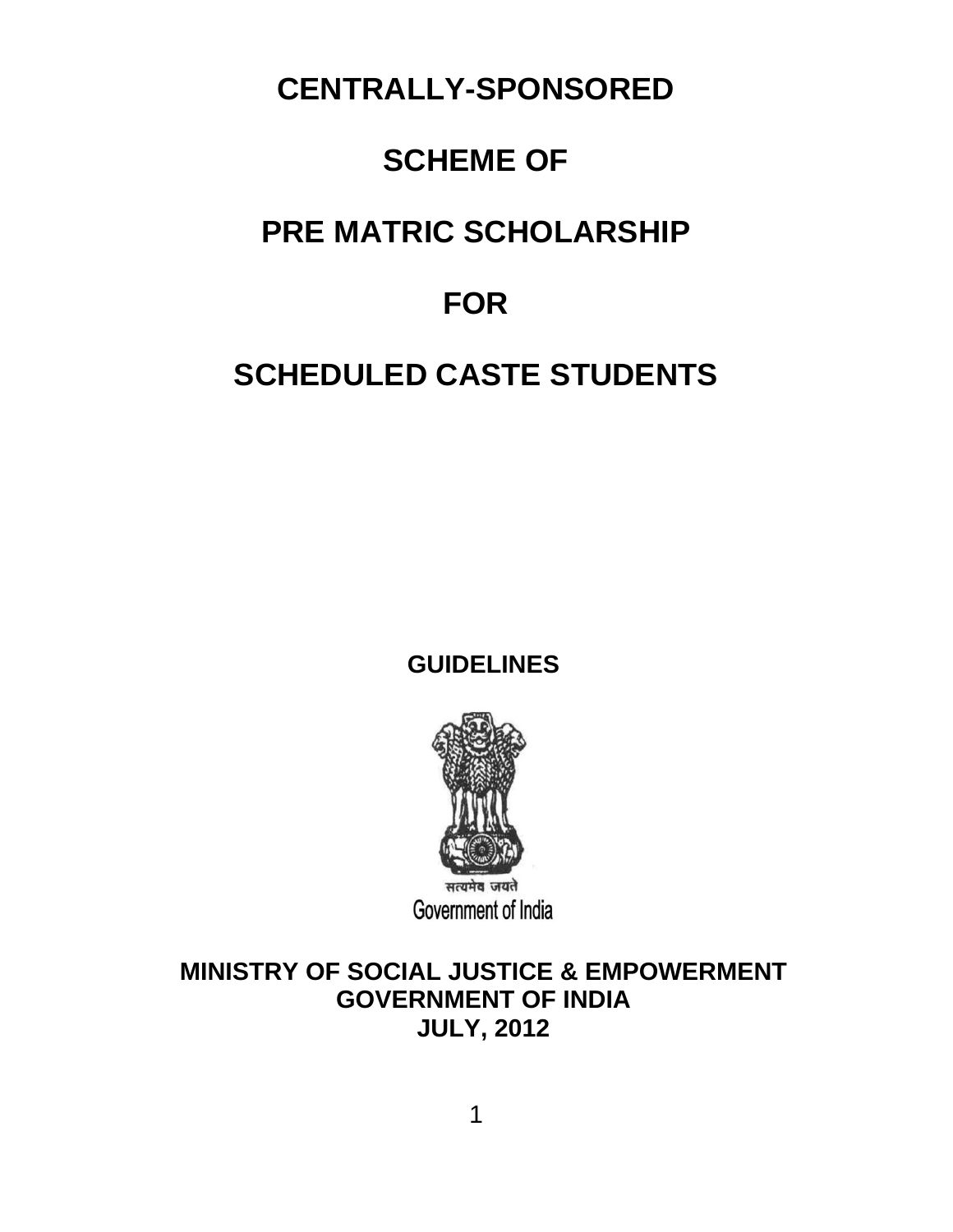### **CENTRALLY-SPONSORED SCHEME OF PRE MATRIC SCHOLARSHIP TO THE SCHEDULED CASTE STUDENTS**

## **(EFFECTIVE FROM 01-07-2012)**

| SI.            | <b>Topic</b>                                             | Page           |
|----------------|----------------------------------------------------------|----------------|
| No.            |                                                          | No.            |
| 1.             | Background                                               | 3              |
| 2.             | <b>Objectives</b>                                        | 3              |
| 3.             | Scope                                                    | 3              |
| 4.             | <b>Conditions of Eligibility</b>                         | 3              |
| 5.             | Annual Parental/Guardian's Income                        | 4              |
| 6.             | Value of Scholarship                                     | 4              |
| 7 <sub>1</sub> | <b>Selection of Candidates</b>                           | 6              |
| 8.             | <b>Duration and Renewal of Awards</b>                    | 6              |
| 9.             | Payment of Scholarship                                   | 6              |
| 10.            | Conditions for continuation of the Award                 | 6              |
| 11.            | Publicity of the Scheme & Inviting Applications          | $\overline{7}$ |
| 12.            | <b>Application Procedure</b>                             | $\overline{7}$ |
| 13.            | Mode of Disbursal of Scholarship                         | 8              |
| 14.            | Pattern and Conditions of Central Assistance             | 8              |
| 15.            | Transfer of Committed Liability to States/UTs            | 9              |
| 16.            | Procedure for claiming and Release of Central Assistance | 9              |
| 17.            | Monitoring                                               | 9              |
| 18.            | Change in the Provisions of the Scheme                   | 10             |

### **CONTENTS**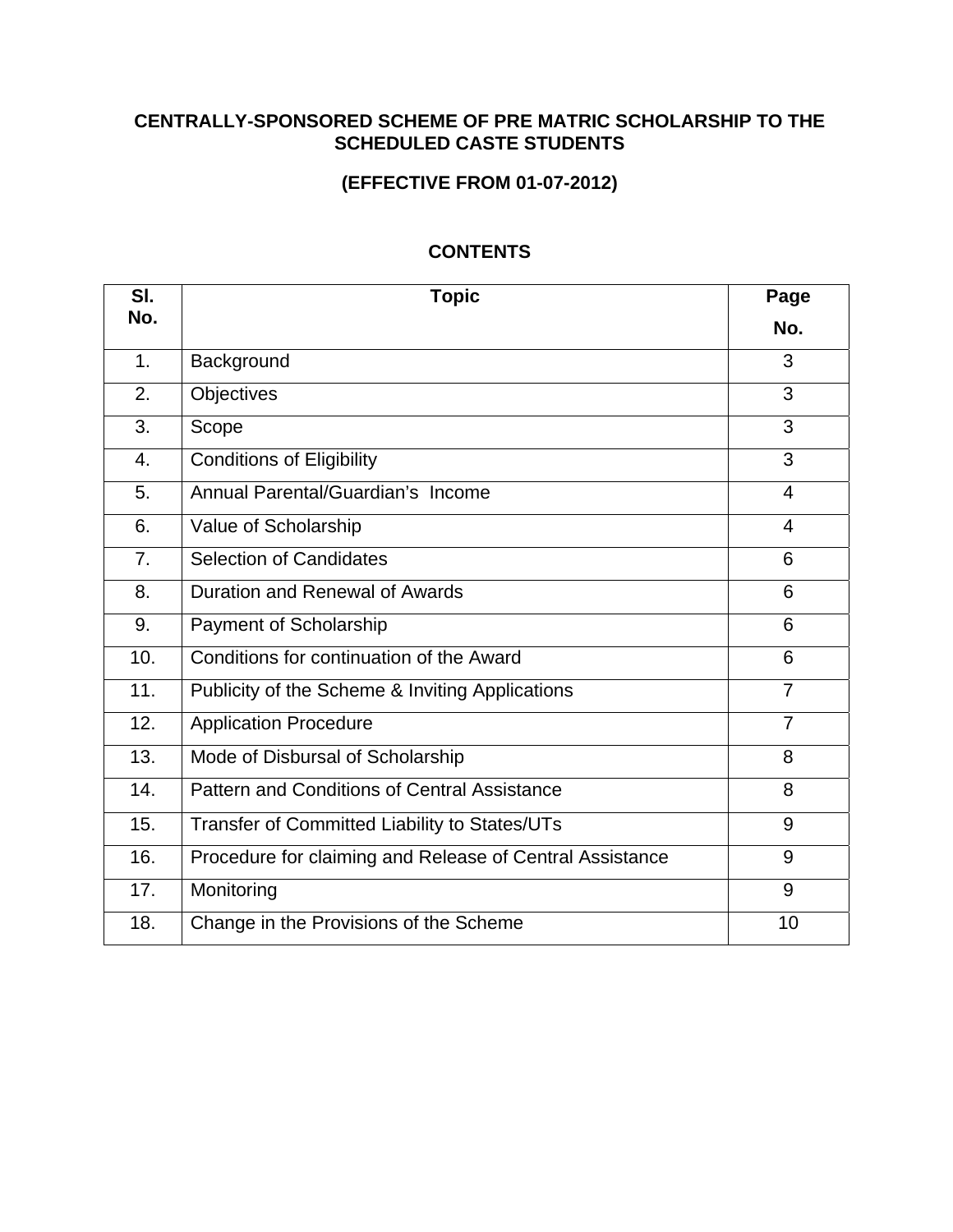### **SCHEME OF PRE MATRIC SCHOLARSHIPS TO THE SCHEDULED CASTE STUDENTS**

#### (EFFECTIVE FROM 01-07-2012)

#### **1. BACKGROUND**

Article 46 of Part IV ("Directive Principles of State Policy") of the Constitution enjoins upon the State to promote with special care the educational and economic interests of the weaker sections of the people, in particular, of the Scheduled Castes and the Scheduled Tribes. Article 38(2) of the same Part also enjoins upon the State to minimize inequities in income and to endeavour to eliminate inequalities in status, facilities and opportunities, not only amongst individuals but also amongst groups of people residing in different areas or engaged in different vocations.

#### **2. OBJECTIVES**

Objectives of the scheme are:

- (a) To support parents of SC children for education of their wards **studying in classes IX and X** so that the incidence of drop-out, especially in the transition from the elementary to the secondary stage is minimized, and
- (b) To improve participation of SC children in classes IX and X of the pre-matric stage, so that they perform better and have a better chance of progressing to the post-matric stage of education.

#### **3. SCOPE**

Scholarship under the Scheme will be available for studies in India only and will be awarded by the Government of the State/Union Territory to which the applicant belongs i.e. where he is domiciled.

#### **4. CONDITIONS OF ELIGIBILITY**

- (i) Student should belong to Scheduled Caste.
- (ii) His/ her Parent/Guardian's income should not exceed Rs. 2 lakh per annum.
- (iii) She / he should not be getting any other Centrally-funded Pre-Matric Scholarship.
- (iv) She/ he should be a regular, full time student studying in a Government School or in a School recognized by Govt. or a Central/State Board of Secondary Education.
- (v) Scholarship for studying in any class will be available for only one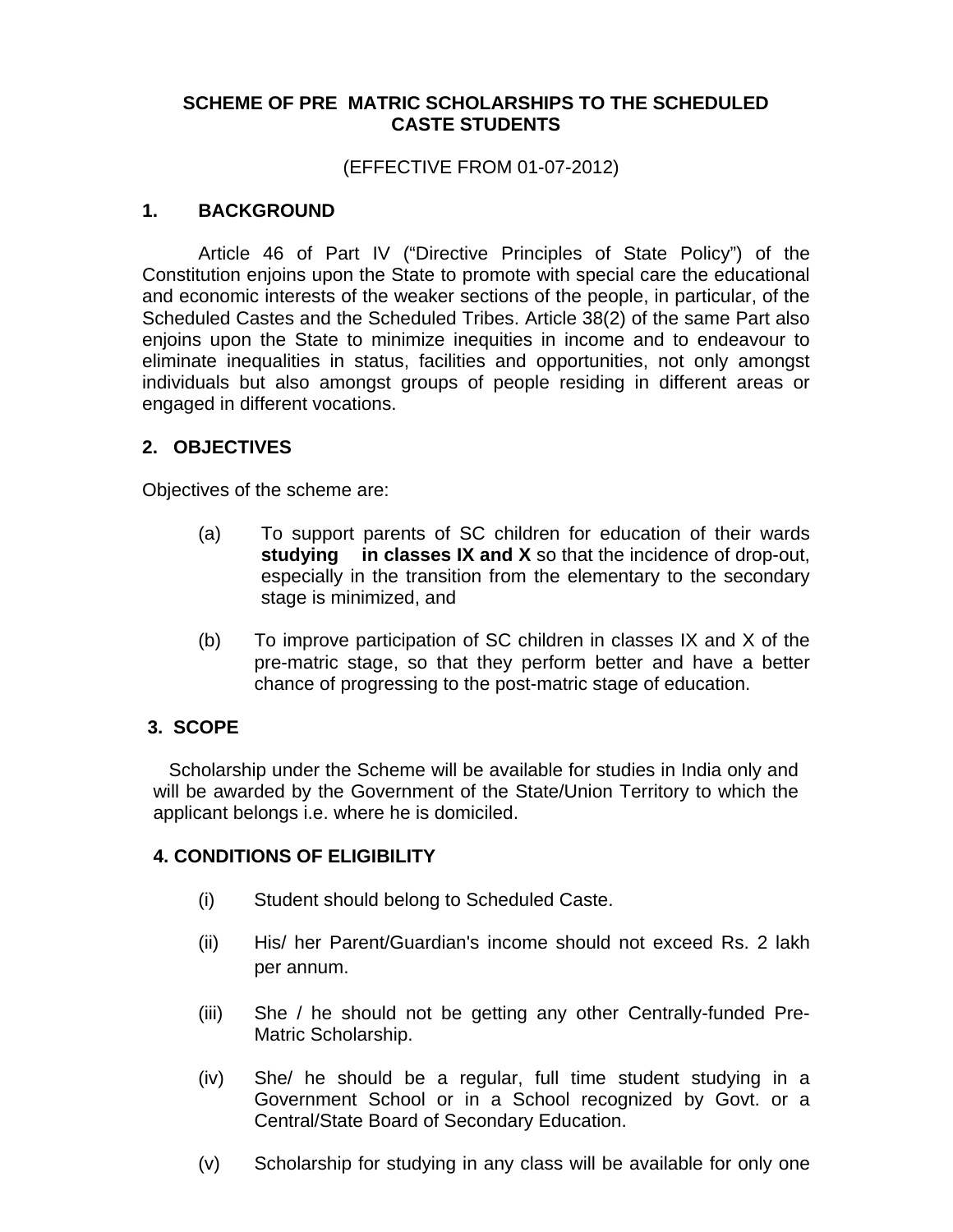year. If a student has to repeat a class, she / he would not get scholarship for that class for a second (or subsequent) year.

#### 5. ANNUAL PARENTAL/GUARDIAN'S INCOME

#### *Scholarships will be paid to the students whose parents/guardians' income from all sources does not exceed Rs. 2,00,000/- (Rupees two lakh only) per annum.*

NOTE 1: So long as either of the parents is alive, only income of the parents, as the case may be, from all sources has to be taken into account only and of no other member even though they may be earning. In the form of income declaration, income is to be declared on this basis. Only in the case where both the parents have died, the income of the guardian who is supporting the student in his/her studies has to be taken. Such students whose parent's income is affected due to unfortunate death of one of earning parents and resultantly comes within the income ceiling prescribed under the scheme, shall become eligible for scholarship, subject to their fulfilling other conditions of eligibility, from the month in which such sad incidence takes place. Applications for scholarships from such students can be considered even after lapse of last date of receipt of applications, on compassionate grounds.

NOTE 2: House rent allowance received by the parents of a student shall be exempted from the computation of 'income' if the same has been permitted to be exempted for the purpose of Income tax.

NOTE 3: Income certificate is required to be taken once only i.e. at the time of admission to courses which are continuing for more than one year.

#### **6. VALUE OF SCHOLARSHIP**

**The value of scholarship includes the following for complete duration of the course:-** 

- **(i) scholarship and other grant,**
- **(ii) additional allowance for students with disabilities studying in private un-aided recognized Schools.**

#### **The details are as follows:**

Rates of scholarship and other grant will be as follows:

| <b>Item</b>                               | Day<br><b>Scholars</b> | <b>Hostellers</b> |
|-------------------------------------------|------------------------|-------------------|
| Scholarship (Rs. p.m.)<br>(for 10 months) | 150                    | 350               |
| Books and Ad hoc Grant (Rs. p.a.)         | 750                    | 1000              |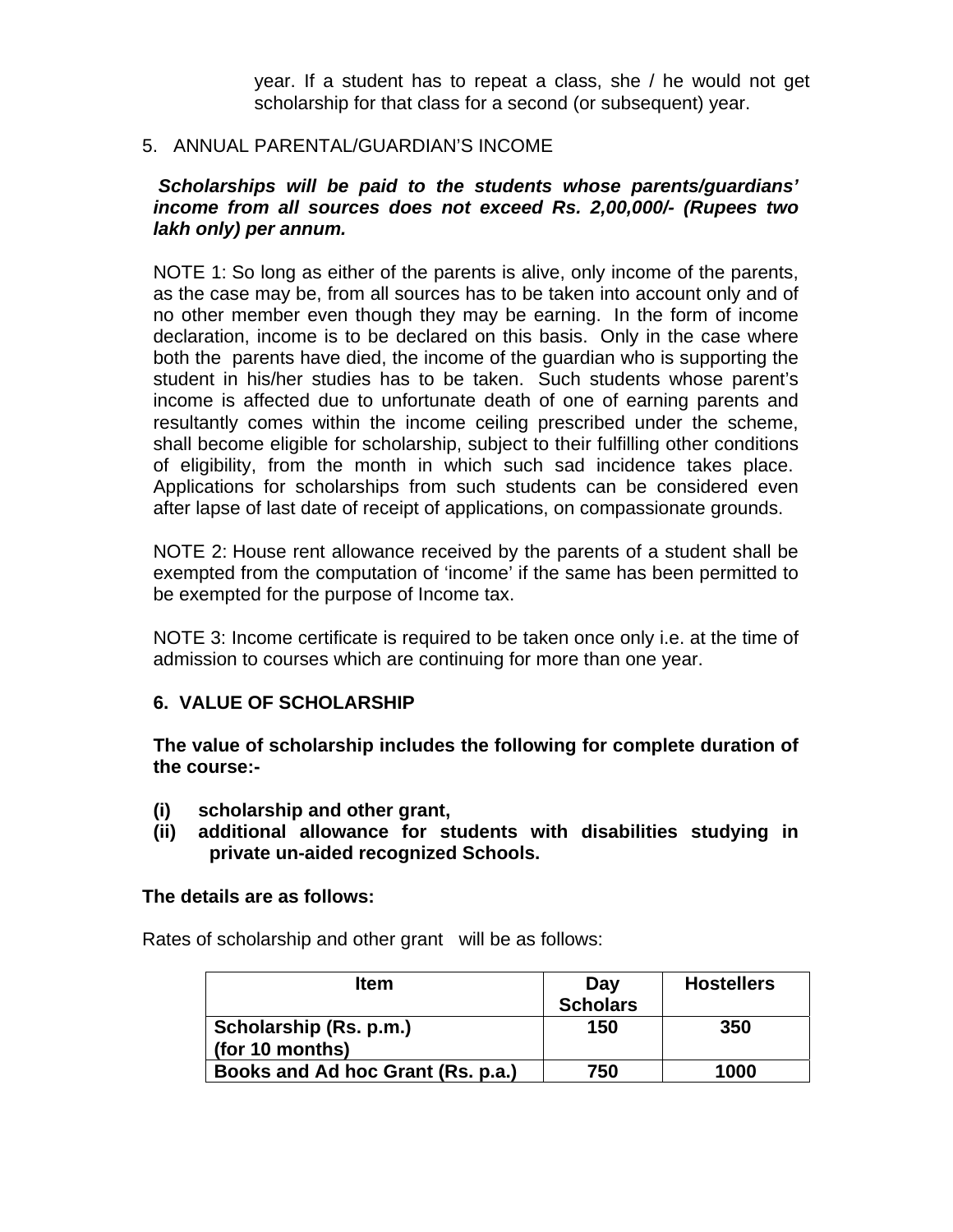### **(ii) Additional Allowances for SC students with disabilities studying in private unaided Schools**

Under the Centrally-sponsored Scheme of 'Inclusive Education of the Disabled at Secondary Stage' (IEDSS) implemented by the M/o HRD, assistance @Rs.3000/- p.a. is already being given under its "Student Oriented Component" to students with disabilities studying at the Secondary stage in Govt., local body and Govt. aided schools. However, students in un-aided schools are not covered under IEDSS. Therefore, SC students with disabilities , studying in classes IX & X in private un-aided recognized schools, will be eligible for allowances under this Scheme, as follows:

| Allowances for students with disabilities         | <b>Amount</b> |
|---------------------------------------------------|---------------|
| studying in Private un-aided Schools              | (In Rs.)      |
| Monthly Reader Allowance for Blind<br>(i)         |               |
| students                                          | 160           |
| (ii) Monthly Transport Allowance for students     | 160           |
| with disabilities (as defined in the Persons with |               |
| Disabilities Act 1995), if such students do not   |               |
| reside in the hostel which is within the          |               |
| premises of the Educational Institution.          |               |
| (iii) Monthly Escort Allowance for Severely       | 160           |
| Disabled (i.e. with 80% or higher disability)     |               |
| Day Scholars/Students with low extremity          |               |
| disability                                        |               |
| (iv) Monthly Helper Allowance admissible to       | 160           |
| any employee of the hostel willing to extend      |               |
| help to a severely orthopaedically                |               |
| handicapped student residing in the hostel of     |               |
| an Educational Institution who may need the       |               |
| assistance of a helper.                           |               |
| (v) Monthly Coaching Allowance to Mentally        | 240           |
| <b>Retarded and Mentally ill Students</b>         |               |

**Note**: The disability as defined under the Persons with disabilities (equal opportunities, Protection of rights and full participation Act, 1995) Act has to be certified by competent medical authority of the State Govt./UT Administration

## 7. SELECTION OF CANDIDATES

(i) All eligible Scheduled Caste candidates will be given scholarships as prescribed in this Scheme.

(ii) Candidates belonging to one State but studying in another State will be awarded scholarships by the State to which they belong and will submit their applications to the competent authority in that State.

8. DURATION AND RENEWAL OF AWARDS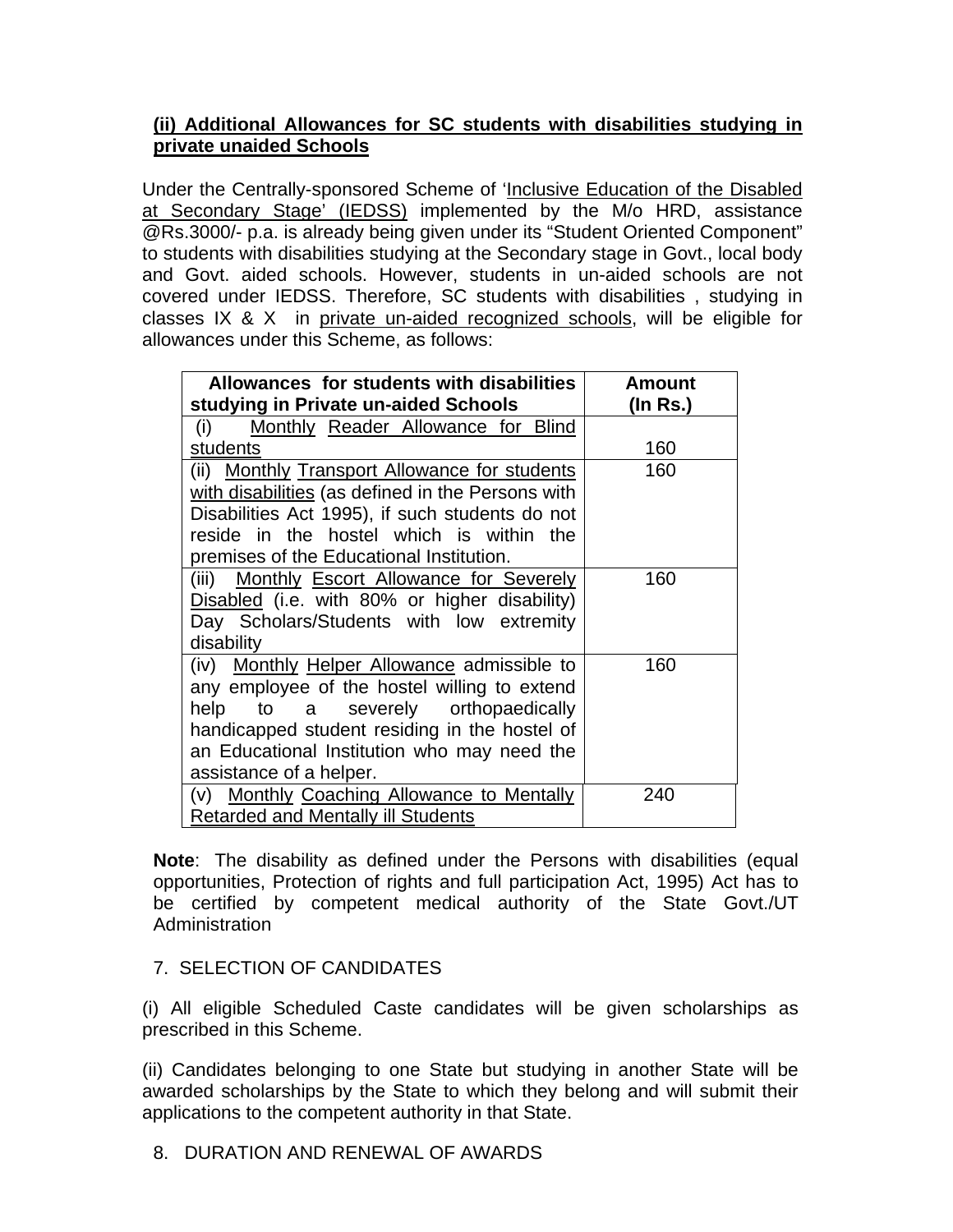(i) The scholarship will be payable for 10 months in an academic year.

(ii) The award once made will continue subject to good conduct and regularity in attendance. It will be renewed for Class X after the student passes Class IX.

## 9. PAYMENT OF SCHOLARSHIP

(i) Scholarship is payable from  $1<sup>st</sup>$  April or from the month of admission, whichever is later, to the month in which the examinations are completed, at the end of the academic year (including scholarship during holidays), provided that if the scholar secures admission after the  $20<sup>th</sup>$  day of a month, the amount will be paid from the month following the month of admission.

(ii) In case of renewal of scholarship, it will be paid from the month following the month upto which scholarship was paid in the previous year.

(iii) The Government of the State/Union Territory Administration, to which they belong, in accordance with the procedure laid down by them in this regard, will pay the scholarship money to the selected students.

## **10. CONDITIONS FOR CONTINUATION OF THE AWARD**

(i) The scholarship is dependent on the satisfactory progress and conduct of the student. If it is reported by the Head of the Institution/School at any time that a student has by reasons of his/her own act of default failed to make satisfactory progress or has been guilty of misconduct such as resorting to or participating in strikes, irregularity in attendance without the permission of the authorities concerned etc., the authority sanctioning the scholarship may either cancel the scholarships or stop or withhold further payment for such period as it may think fit.

(ii) If a student is found to have obtained a scholarship by false statements, his/her scholarship will be cancelled forthwith and the amount of the scholarship paid will be recovered, at the discretion of the concerned State Government/ UT Administration. The student concerned will be blacklisted and debarred for scholarship in any scheme forever.

 (iii) A student is liable to refund the scholarship amount at the discretion of the State Government/ UT Administration, if during the course of the year, the studies for which the scholarship has been awarded, is discontinued by him/her.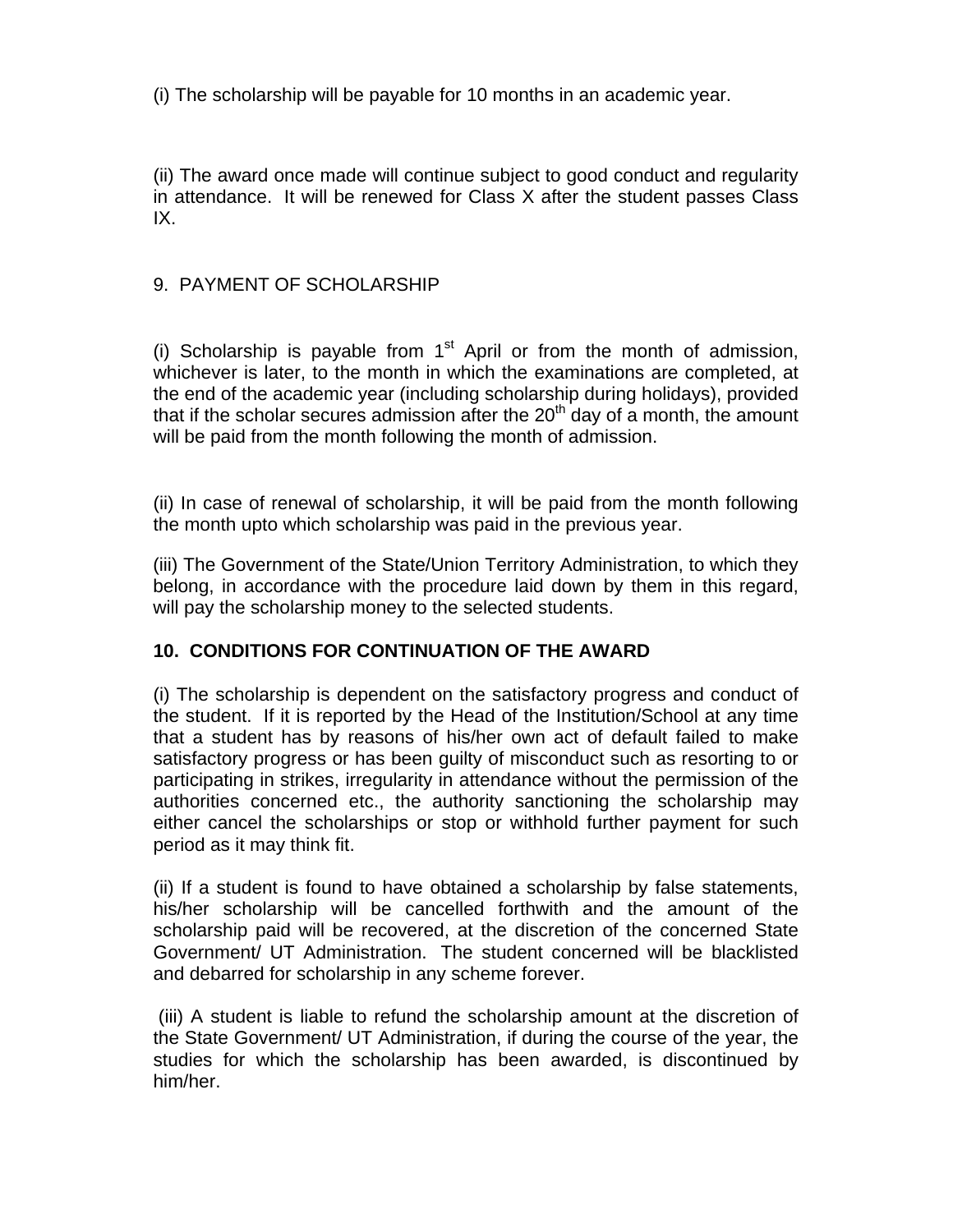## 11. PUBLICITY OF THE SCHEME & INVITING APPLICATIONS

11.1 The Scheme will be implemented through State Governments/U.T. Administrations. All the State Governments/UT Administrations will, at the appropriate time, suitably publicise the Scheme and invite applications by issuing an advertisement in local language, in the leading newspapers of the State and through their respective websites and other media outfits. The applicant should submit the completed application to the prescribed authority, as mentioned below before the last date prescribed for receipt of applications.

**11.2** State Govt. would prescribe a suitable application form in the local language and place it on its websites. School authorities will get these forms filled by the eligible students and send them to Block / District level authorities. State Governments/UT Administrations will delegate powers to sanction scholarships under the scheme to appropriate District / Block level authorities/ Heads of Institution, as appropriate.

## **12***.* **APPLICATION PROCEDURE**

- (i) An application for scholarship should comprise:
	- (a) One copy of the application for scholarship in the prescribed form (separate application forms as have been prescribed for 'fresh' and renewal scholarship by concerned States/UTs).
	- (b) One copy of the passport size photograph with signatures of the student thereon (for fresh scholarship).
	- (c) A certificate (in original) of Caste duly signed by an authorized Revenue Officer not below the rank of Tehsildar.
	- (d)An income declaration by the self-employed parents/guardians, stating definite income from all sources by way of an affidavit on non-judicial stamp paper. Employed parents/guardians are required to obtain income certificate from their employer and for any additional income from other sources, they would furnish declaration by way of an affidavit on non-judicial stamp paper.
	- (e) A receipt in acknowledgement of the scholarship in the previous year on the form attached to the application only duly counter-signed by the Head of the Institution/School concerned, if the applicant was in receipt of a scholarship under this scheme in the preceding year.

(ii) Application complete in all respects, shall be submitted to the Head of the Institution/School, being attended or last attended by the candidates and shall be forwarded by the Head of Institution, after scrutiny and with his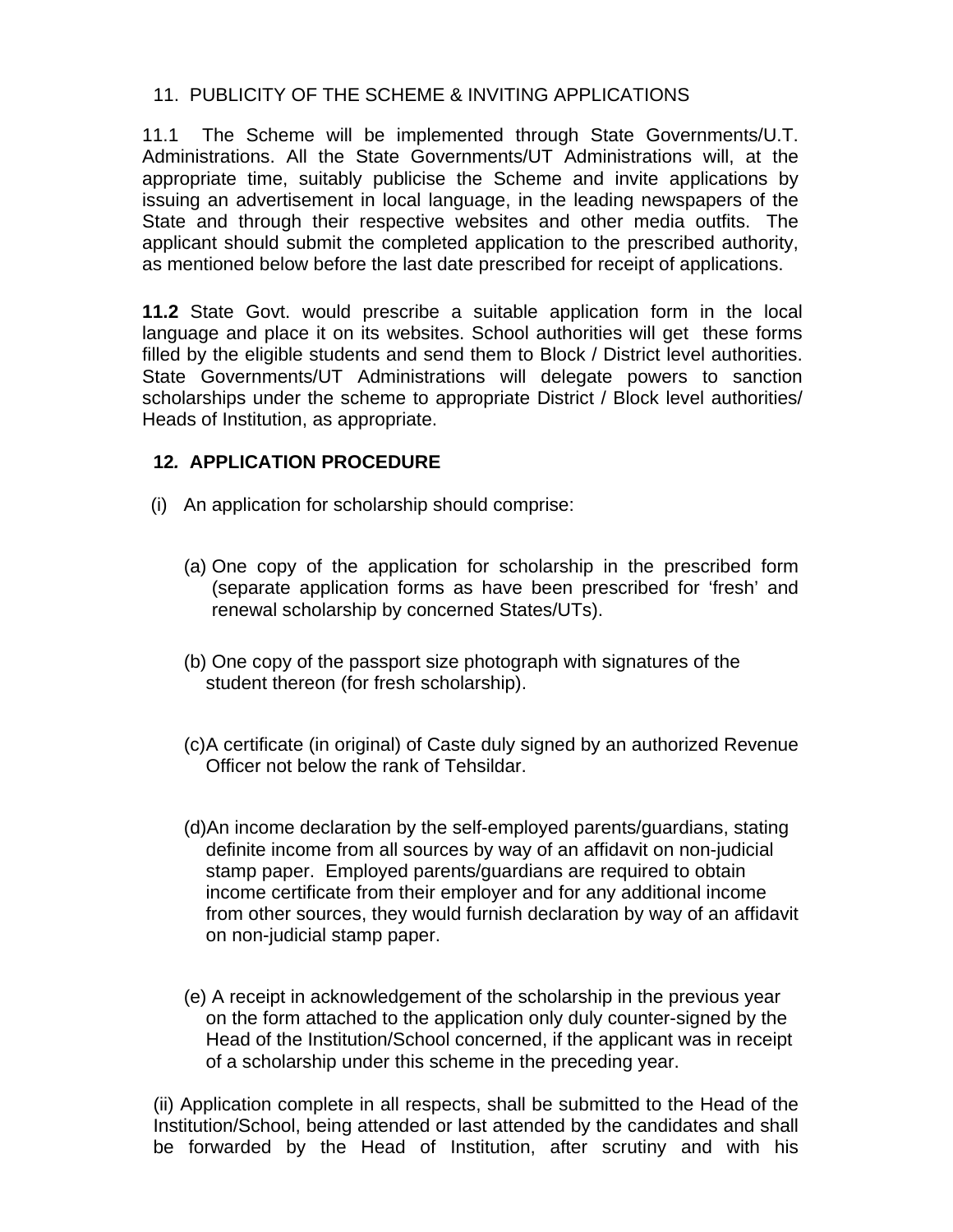recommendation, to the sanctioning authority, mentioned in para 11.2.

## **13. MODE OF DISBURSAL OF SCHOLARSHIP**

**In order to ensure timely and correct payment of scholarship amount to the beneficiaries, State Governments/UT administrations should ensure payment of scholarship through their accounts in post offices/banks. All State Govts/UT Administrations will implement a computerized management system of scholarships, including 'e-payment' system.**

14. PATTERN AND CONDITIONS OF CENTRAL ASSISTANCE(CA)

**14.1** The Scheme is Centrally Sponsored Scheme and implemented by the State Governments and Union Territory Administrations, which will receive 100% central assistance from Government of India for expenditure under the Scheme, over and above their Committed Liability. The level of Committed Liability of a State Government/Union Territory Administration for a year will be equivalent to the level of actual expenditure incurred by them under the Scheme during the terminal year of the previous Five Year Plan Period, and will be required to be borne by them by making provision in their own budget.

**14.2**Many States/UTs are presently implementing Pre-matric Scholarship Scheme of some kind for SC students, from their own resources. If a State Govt. is already giving pre-matric scholarship to SC students of classes IX-X, it will have to either:

**i)** continue to provide scholarship at that rate, over and above the Scholarship under the proposed CSS,

or

ii) if it chooses to reduce its own expenditure on its Scheme, utilize the saving so effected only on other educational programmes for SCs.

14.3 Upto 1.5 % of total Central expenditure towards Scholarship, would, be utilized on administrative expenditure, Management, Monitoring & Evaluation etc. The funds would be utilized for this purpose, by the Central Govt. or it would be released to States/UTs, over and above the Scholarship amount, on the basis of proposals received from them in this regard. However, no new posts would be created under this component.

#### **15. TRANSFER OF COMMITTED LIABILITY TO STATEs/UTs**

As per the existing practice, committed liability in such Schemes gets transferred to the States/UTs during the first year of the succeeding plan period. Since this Scheme has been introduced during the last year of XI Plan i.e. 2011-12, committed liability would be transferred, for the first time, to State Govts/UT Admns at the end of XII Five Year Plan i.e. w.e.f. 1.4.2017.